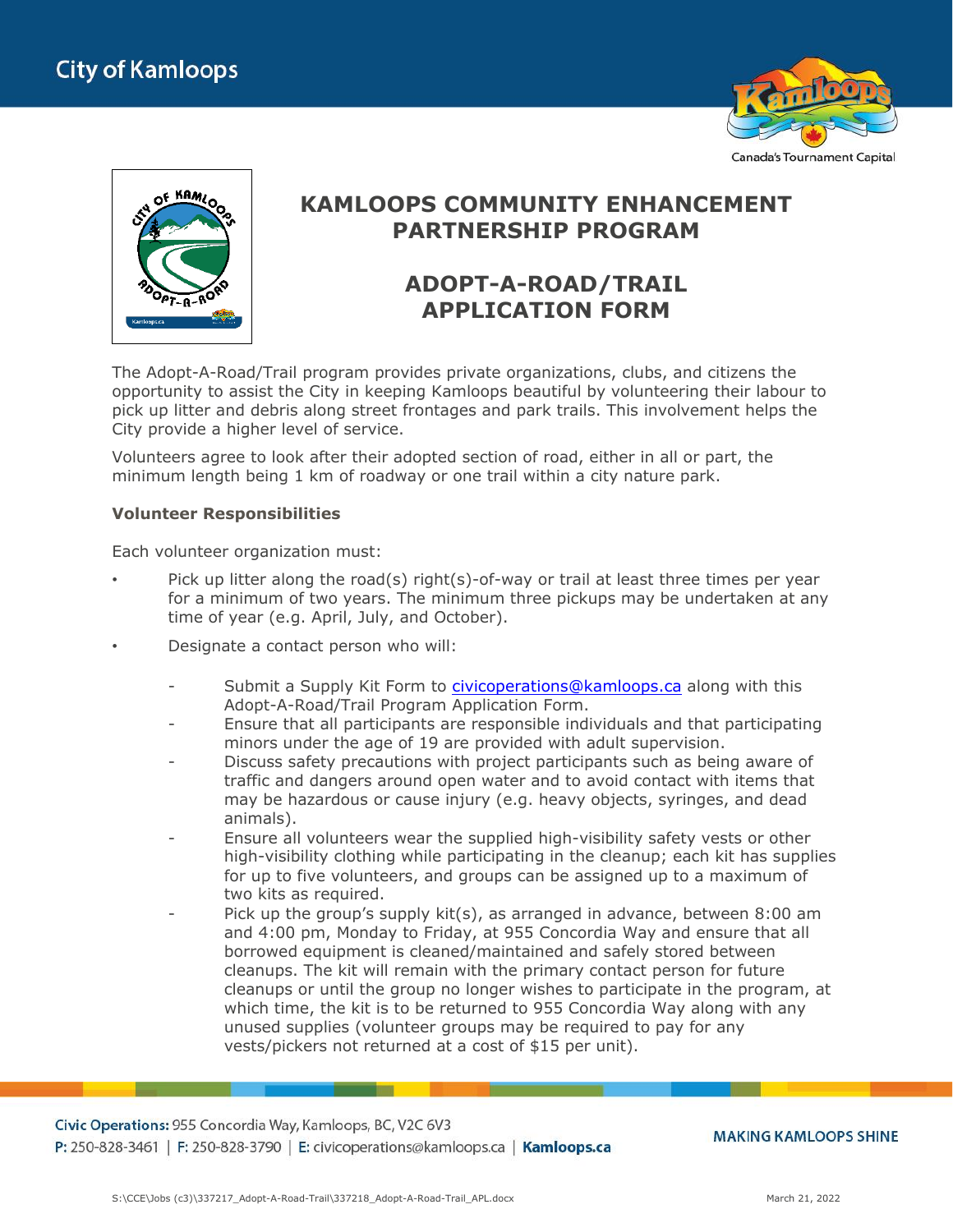- Provide a minimum of 24 hours' notice to the City prior to your group's cleanup day; advise, in advance, of all scheduled cleanup dates by calling 250-828-3461 or emailing [civicoperations@kamloops.ca.](mailto:civicoperations@kamloops.ca)
- Advise the City's Program Coordinator of such hazardous items for removal by emailing [civicoperations@kamloops.ca](mailto:civicoperations@kamloops.ca) or calling 250-828-3461.
- Request that participants sign in for each cleanup.
- Advise the Civic Operations Department of any illegal dumping sites.
- Ensure the safety of volunteers and the public.
- Advise the Civic Operations Department of a change of contact person or contact information by emailing [civicoperations@kamloops.ca.](mailto:civicoperations@kamloops.ca)
- Notify the City of the location/number of bags for pickup by calling 250-828-3461 or emailing [civicoperations@kamloops.ca.](mailto:civicoperations@kamloops.ca)
- When coordinating volunteer groups, follow BC's public health guidelines for the number of people that can gather outside, using masks, and social distancing as associated with the COVID-19 pandemic.

### **City Responsibilities**

The City of Kamloops will:

- Administer the Adopt-A-Road/Trail program and keep records of all cleanups and signage issued to groups.
- Provide supply kits, which will be issued to each volunteer group's organizer and can be picked up at the Operations Centre at 955 Concordia Way once an updated application and program supply form has been completed and submitted to [civicoperations@kamloops.ca](mailto:civicoperations@kamloops.ca); documents will then be processed by the City's representative and arrangements will be made for supply kit pickup.
- Provide supply kits with safety equipment for five volunteers to a maximum of two kits (10 volunteers) per group once the Supply Kit Form has been submitted and processed.
- Pick up full bags upon notification by volunteer group.
- Provide third-party liability insurance coverage for volunteers who qualify as a volunteer under the liability protection agreement that the City has with the Municipal Insurance Association of BC.
- Install and maintain an Adopt-A-Road/Trail sign that displays the name of the organization volunteering in this area after the second year.
- Notify the contact person for each volunteer organization in writing of any changes to the program.

### **NOTICE OF COLLECTION OF PERSONAL INFORMATION**

The City of Kamloops is collecting your information in accordance with the *Freedom of Information and Protection of Privacy Act* for the purpose of administering the Adopt-A-Road/Trail program. By providing your information and submitting this form, you acknowledge and consent to the collection and use of your information by the City of Kamloops for this purpose. Should you have any questions, please contact the Civic Operations Department at [civicoperations@kamloops.ca](mailto:civicoperations@kamloops.ca) or 250-828-3461.

Civic Operations: 955 Concordia Way, Kamloops, BC, V2C 6V3 P: 250-828-3461 | F: 250-828-3790 | E: civicoperations@kamloops.ca | Kamloops.ca

**MAKING KAMLOOPS SHINE**